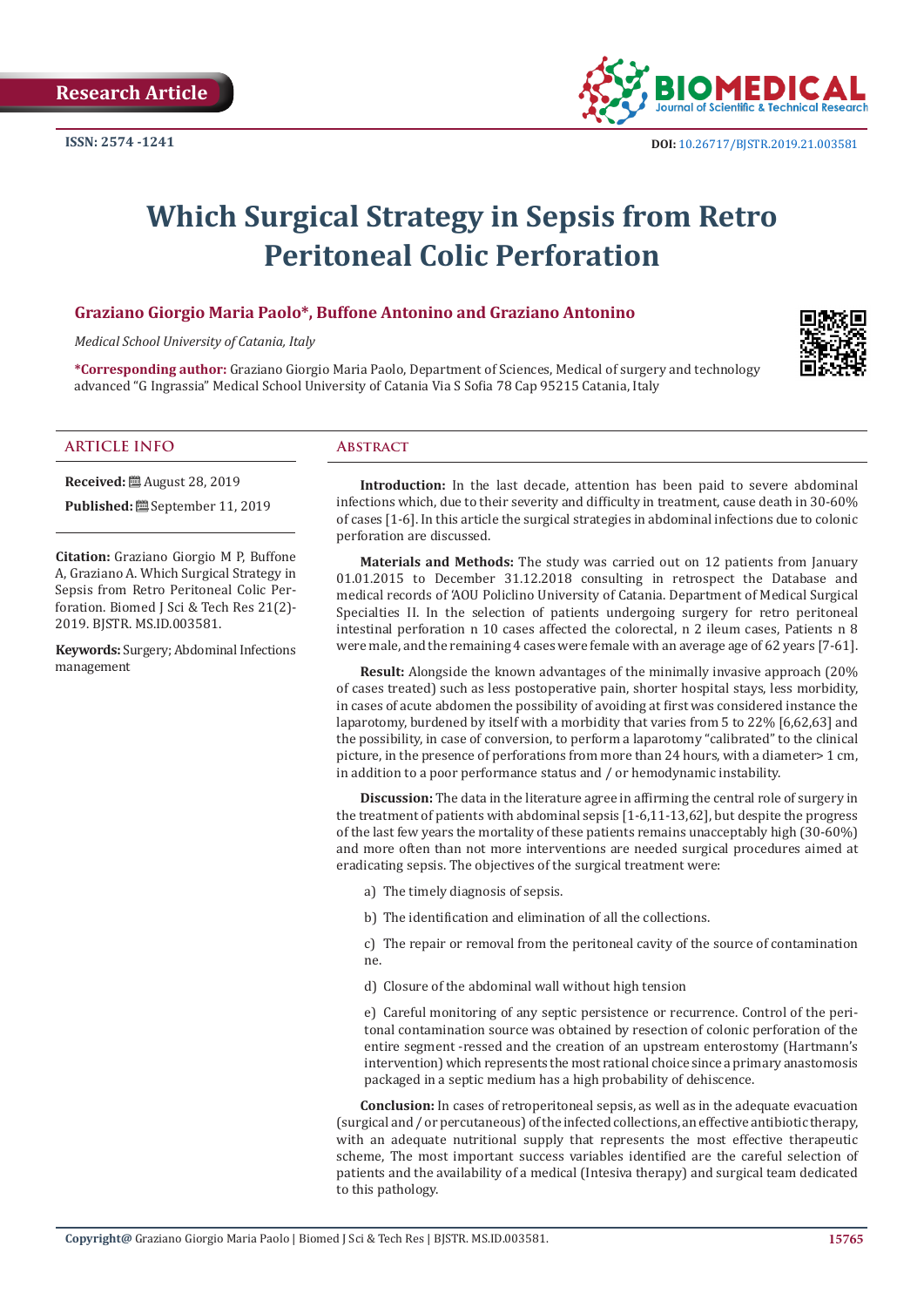#### **Introduction**

In the last decade, attention has been paid to severe abdominal infections which, due to their severity and difficulty in treatment, cause death in 30-60% of cases [1-6]. Despite the improvement of diagnostic techniques, selective antimicrobials, and an effective system for monitoring critical parameters, diffuse peritonitis remains a real challenge, due to the complexity and multifactorial nature of the functional deficits that characterize its decoration, both for the different answer that the single organism succeeds in giving to the treatment, the latter peculiarity that determines a difficult one. Framework of safe driving parameters, in the timing and monitoring of the therapeutic treatment as well as of the organism's response to it. the knowledge of the anatomy of the retroperitoneal space constitutes an essential support for the correct diagnostic and therapeutic approach to the infections that develop in it [2-4,62-65]. The pelvic retroperitoneal area is therefore divided into 4 spaces : prevesical (between pubis and bladder), retescerical (between bladder and rectum), presacral (between rectum and sacrum), bilateral perirectal From the etiological point of view, we can distinguish between primitive and secondary forms. In primitive retroperitoneal infections, the germs responsible are Stafilococcus Aureus strains, although streptococci [66-68], *E. Coli*  [69-71], Proteus mirabilis [72-74], *Brucellar spp* (are isolated) are isolated [75,76].

In secondary retroperitoneal infections are due to direct contamination by contiguous structures, mainly due to gastrointestinal diseases (Crohn's disease, diverticulitis, pancreatitis, colon cancer) or renal disease. from post-traumatic pathologies, post-operative infections, iatrogenic maneuvers (eg duodenal perforation during CPRE), coagulopathy or anticoagulant therapy, osteomyelitis. The most commonly isolated germs are Gram negative and anaerobic of gastrointestinal origin, such as *E. Coli* and Bacteroides Fragilis (1). a bacterial peritonitis,] is evaluated with a currently most used system which is the APACHE II (Acute Physiologic and Chronic Health Score) of Knaus [76-79] which has a great predictive value. In 1997 Ohmann [1] and Peritonitis Study Group proposed a new prognostic model (Prognostic Peritonitis Model, PPM), in the end identifying patients with an unfavorable outcome and a high risk of infectious complications. the classification system of the severe forms involves the evaluation of the anatomic-physiological parameters, the extension of the process, the nature of the contamination, highlighting the differences in the charge and in the bacterial contaminant stipe, the presence of associated tissue necrosis, as well as the persistence of a continuous source of contamination. Finally, these data are associated with the evaluation of the nutritional status, the immune status and the time between the pathogenic insult and the therapy. This complex data acquisition provides the surgeon with the elements to select patients who require more aggressive treatment. In this article, surgical strategies in abdominal infections due to colonic perforation with sepsis are discussed.

#### **Materials and Methods**



**Figure 1:** CT Treo Peritoneal Abscess.



**Figure 2:** Echography Retroperitoneal Abscess.

The study was carried out on 12 patients from January 01.01.2015 to December 31.12.2018 in retrospective consultation of the Database and the medical records of the AOU Polyclinic University of Catania. Department of Medical Surgical Specialties II. In the selection of patients undergoing surgery for retro peritoneal intestinal perforation n 10 cases affected the colorectal, n 2 ileum cases, Patients n 8 were male, and the remaining 4 cases were female with an average age of 62 years [7-61] retroperitoneal infections, especially in primitive forms, have often been characterized by a considerable diagnostic delay (2weeks on average). Unspecified symptoms and non-specific signs were fever, tenderness, asthenia, leukocytosis. Only in the most advanced phases accompanied by the development of masses, and the rapid deterioration of the general conditions do they constitute an important alarm bell. In 5% of cases, the clinical onset was a full-blown septic shock with the presence of a MOF. From the diagnostic point of view, the advent of new imaging techniques has revolutionized the approach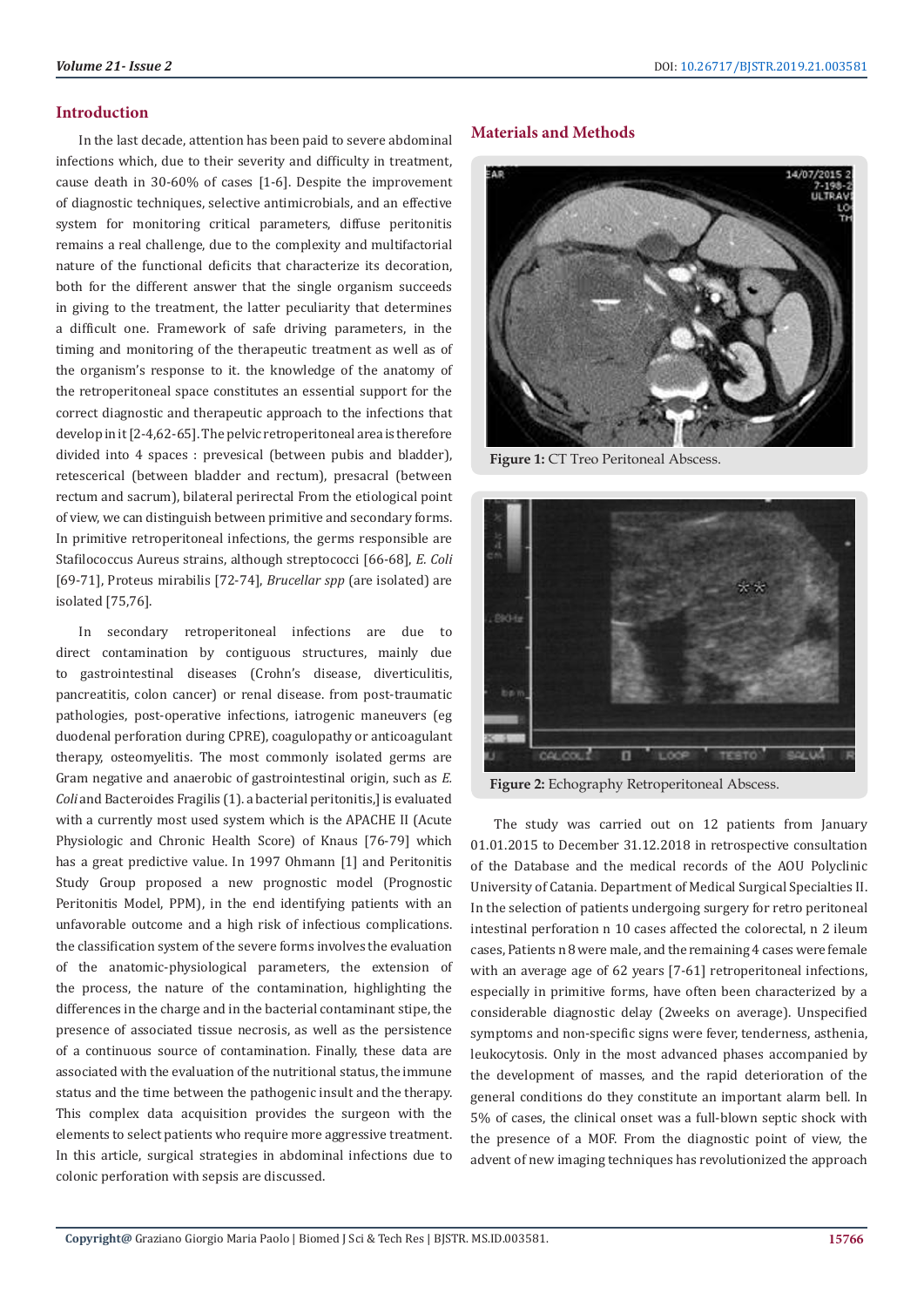to retroperitoneal infections: ultrasound (Figure 2) and computed tomography, as well as having a specificity of 77%, a sensitivity of 100% and a diagnostic accuracy around 88% [74], are particularly suitable for the study of retrofascial musculature and the renal compartment (Figures 1 & 2).

The information on the morphology and on the relationships with the adjacent structures were fundamental for the planning of the surgical strategy to adopt; of utmost importance was the taking of samples for culture tests, with the consequent administration of targeted antibiotic therapy. magnetic resonance, particularly suitable for studying the bone compartment of the retroperitoneum, was also able to make a differential diagnosis with hematomas (Figure 3). The objectives of the treatment were:



**Figure 3:** CT Intraparenchymal Abscess.

**a)** Intensive support for the restoration and stabilization of the peripheral circulation with the attainment of an adequate tissue oxygenation.

**b)** Adequate nutritional support, initially centralized but as soon as possible enteral.

**c)** Careful selection and administration of antimicrobial agents.

**d)** Early and aggressive surgical treatment in order to: Control the source of infection. Evacuate the prurulent material and necrotic tissues. Decompress the abdomen; recurrent infection. In the treatment of retro peritoneal infections, percutaneous drainage under radiological guidance combined with adequate antibiotic therapy was preferred as the patient's first approach. the indications to perform a laparoscopy in case of acute abdomen were:

**1)** The cases in which the diagnosis was not possible with less invasive methods or remain doubtful.

**2)** The need to obtain a rapid diagnosis (always when this is not possible with non-invasive diagnostic procedures).

**3)** When a diagnosis is made there is the possibility of a laparoscopic treatment.

#### **Result**

Alongside the known advantages of the minimally invasive approach (20% of cases treated) such as less postoperative pain, shorter hospital stays, less morbidity, in cases of acute abdomen the possibility of avoiding in the first instance the laparotomy, weighed down by of a morbidity that varies from 5 to 22% and the possibility, in the case of conversion, of performing a laparotomy "calibrated" to the clinical picture, in the presence of perforations for more than 24 hours, with a diameter> 1 cm, in addition to a poor performance status and / or hemodynamic instability., were the factors that indicated for an "open" approach (9 cases equal to 80%), "free" colic perforations rarely gave indications to a laparoscopic surgical treatment. The only cases in which colonic perforations during colonoscopy may have been indicated. Percutaneous drainage (5 cases equal to 45%) was suitable in the approach of the abscess forms, located in the perirenal and retro fascial compartment, constituting in these cases a valid and effective alternative to more invasive surgical procedures.

A further advantage of percutaneous drainage was the possibility of determining, through the evacuation of most of the purulent component, an improvement in the septic picture in unstable and high-risk patients; in these conditions, more aggressive surgical therapies were performed with greater probability of success and lower operating risks. Surgery in retroperitoneal sepsis, the highly contaminating transperitoneal pathway, is not very effective, it has been avoided. The preferential routes of access have been those extraperitoneal, on the right or left side with possible muscle section. In our experience on retroperitoneal septic processes, or colonic perforations, the lombotomy sec. Fey with removal of the XI or XIIth coast allowed a wide exposure both of the upper portion of the retroperitoneum, towards the diaphragm, and of the lower one, towards the small pelvis. the evacuation of the necrotic-purulent material was complete. at the end of the intervention, they positioned themselves in the residual cavity of the drains in a sloping position both inlet and outlet; in order to carry out continuous washing to clean the back cavity. extraperitoneal access was effective, in addition to the primitive forms, also in the perirenal ones, in the flows from necrotic-hemorrhagic pancreatitis, in duodenal perforations during endoscopic maneuvers, in the form's secondary to osteomyelitis, postraumatic, from hematoma superinfection. In secondary forms of perforations - colic or ileal (Crohn's disease, diverticulitis, neoplasms, acute appendicitis) - and in intestinal anastomotic dehiscences, intraperitoneal time was required for the treatment of the primary source of infection with macrophages exposed to the action of bacterial toxins, reflects the magnitude of the peritoneal contamination, to which a higher mortality was correlated. Metabolic, respiratory and immunological imbalances constitute the pathogenetic substrate of the - organ (Multiple Organ Failure, MOF) present in 20% of the observed cases, with a sequential impairment of the functionality of different organs and systems, which undoubtedly represents the most important cause of death in patients with severe abdominal sepsis admitted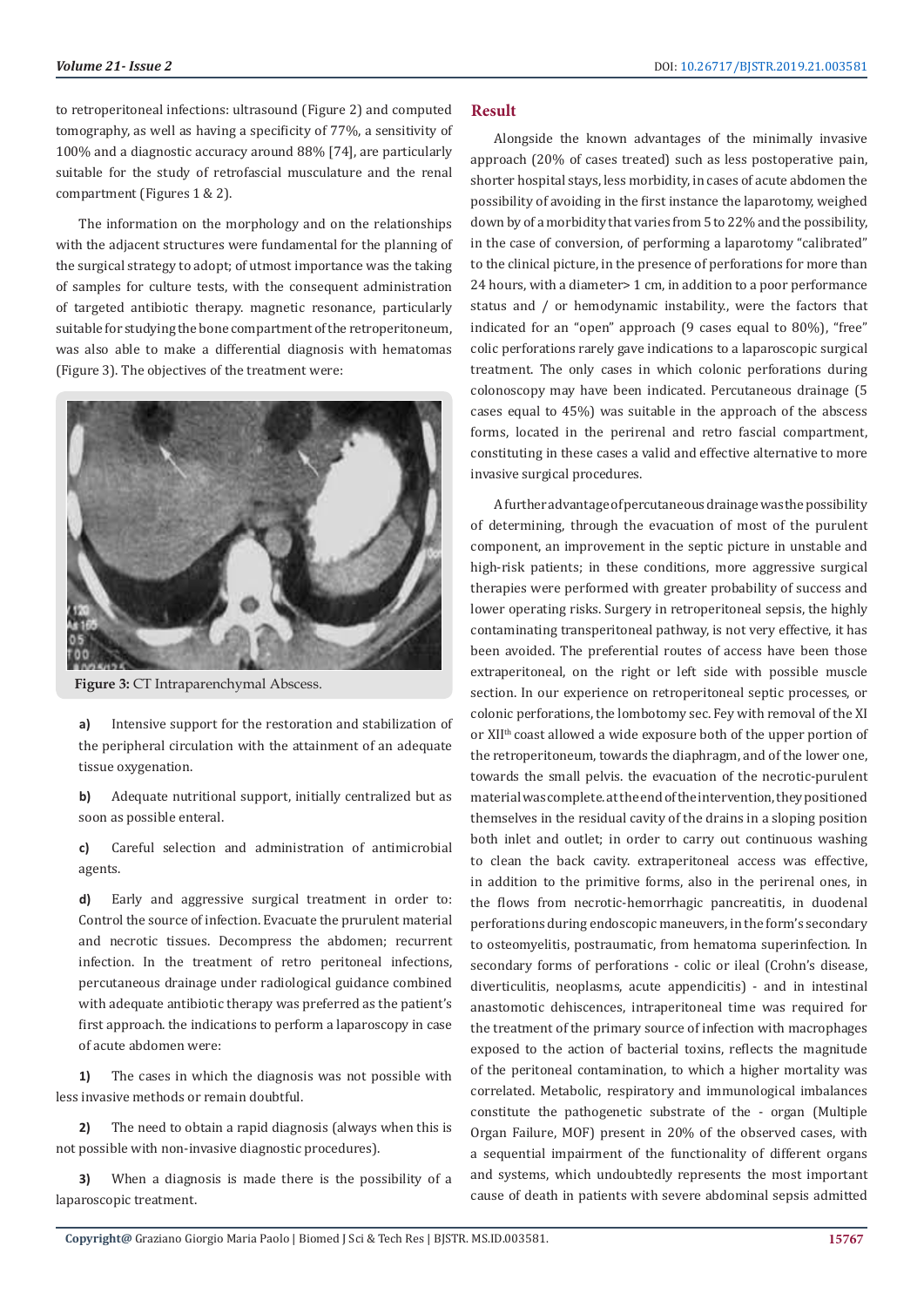to the wards intensive care. In an attempt to avoid the unfavorable outcome by correcting the hemodynamic response and supporting the function of the various organs, an adequate nutritional regime was introduced, initially parenteral but as soon as possible enteral, aimed at satisfying the high energy requirements and reduce the effects of calorie-protein malnutrition quickly established.

On average after 20 days it was possible to replace the parenteral with the enteral one which has an important role in maintaining the integrity of the barrier and the intestinal immune system the diet was enriched with arginine, glutamine and omega-3 fatty acids, which represent important factors of trophism of the intestinal mu-thing. in the therapeutic options the spectrum of the various antibiotics, the dosage and the modalities of administration, the drug-dynamics, and above all their effectiveness in the comparisons of the germs more often involved in the abdominal infectious process was taken into consideration. The choice (Table 1) took into account the clinical characteristics of the individual patient, of the pathology leading to abdominal sepsis, also taking into consideration that the possible presence of resistant germs and the potential side effects of anti-microbials.

| Antibiotic                                | <b>Dosages</b>                                                                         |
|-------------------------------------------|----------------------------------------------------------------------------------------|
| Metronidazole 500 mg e.v.                 | Every 6 h + Cephalosporins of $3^{\text{rd}}$<br>gen Variable depending on the<br>drug |
| Amoxicillin / ac. clavulanico2,2<br>g e.v | Every 8                                                                                |
| Piperacillin / tazobactam4.5 g e.v        | Every 8 h                                                                              |
| Fluoroquinolone                           | S Variable depending on the drug                                                       |
| Imipenem 500 mg e.v                       | Every 6 h $/$ 1 g every 8 h                                                            |
| Meropenem 1 g e.v                         | Every 8 h                                                                              |
| Tigecycline + ev                          | Anti-Pseudomonas drug 100 mg<br>e.v. the 1st dose then 50 mg e.v.<br>every 12 h        |
| Ceftriaxone2 g e.v                        | Every 24 h                                                                             |
| Ceforaxime 2 g e.v                        | Every 8 hours                                                                          |
| Cefepime2 g e.v                           | Every 12 h+ Metronidazole 500 mg<br>e.v. every 6 h                                     |

**Table 1:** Scheme of empirical therapy in severe peritonitis.

# **Discussion**

The literature data agree in affirming the central role of surgery in the treatment of patients with abdominal sepsis [80-86], but despite the progress of recent years mortality of these patients it remains unacceptably high (30-60%) and more often than not more surgical interventions aimed at eradicating sepsis are required. The objectives of the surgical treatment are:

- **a)** The timely diagnosis of sepsis.
- **b)** The identification and elimination of all the collections.
- **c)** The repair or removal from the peritoneal cavity of the source of contamination.
- **d)** Closure of the abdominal wall without high tension.

**e)** Careful monitoring of any septic persistence or recurrence [87-89,7-9] The control of the peri-tonal source of contamination is was obtained by the resection of colonic perforation of the interested segment and the creation of an upstream enterostomy (Hartmann's intervention which represents the most rational choice since a primary anastomosis packaged in a septic medium has a high probability of dehiscence [10-14].

A different attitude was instead adopted if the lesion is dependent on the small intestine: after the re-section of the perforated tract (also considering the time elapsed between the onset of the lesion and laparotomy,) it was possible to package a direct anastomosis, with a low risk of dehiscence [15-19].The direct suture represents a choice between therapists [20-25]. Linked to the complete cleansing of the abdominal cavity from the spilled substances (bile, enteric juice, food, faeces) and from the branches of fibrin, with intra-operative pe-ritoneal lavage [26-30]. in order to reduce the quantity of bacteria and foreign substances, without interfering in the local defense mechanisms [31-35].

With the addition of antibiotics and antiseptics to the washing solution they do not improve the results in patients receiving an appropriate systemic antimicrobial treatment [36-40]. Eradicating the source of sepsis with the intervention represents therefore also in our experience the central moment of the therapy [41-45] the need to carry out further interventions significantly reduces the survival rate: This shows in our opinion how the complete cleansing of the cavity abdominal prurulent material represents the therapeutic pivot in these patients the important role of surgery in breaking the vicious circle that characterizes the natural history of sepsis [46-51] is represented by the most used strategies which are: a) relaparotomy b) continuous postoperative peritoneal lavage c) open surgical wound (laparostomy). Codest relaparotomy are technically more difficult, burdened by high morbidity The use of relaparotomy [52-56], in which the new surgical exploration is carried out when indicated by the instrumental and/or clinical diagnostic data, implies, a surgical rescue attempt when by now the specific defense mechanisms of the patient are severely worn down, with imminent appearance of MOF [ 57-61]. In these cases, the chances of survival are low, not exceeding 24% [90-95]. Clinical studies have shown that the technique of continuous washing of the peritoneal cavity through inlet and outlet drains, repeated for 4-72 hours [96-101]. there is no evidence that there are any beneficial harmful effects of irrigation against which this type of treatment was limited only to cases of severe acute pancreatitis [102-112] carried out only in initial infectious processes with confined collections or whose short-term results were not significant [113-116].

#### **Conclusion**

 In cases of retroperitoneal sepsis, as well as in the adequate evacuation (surgical and/ or percutaneous) of the infected collections, an effective antibiotic therapy, with an adequate nutritional supply represents the most effective therapeutic scheme. In the presence of complications, especially in critical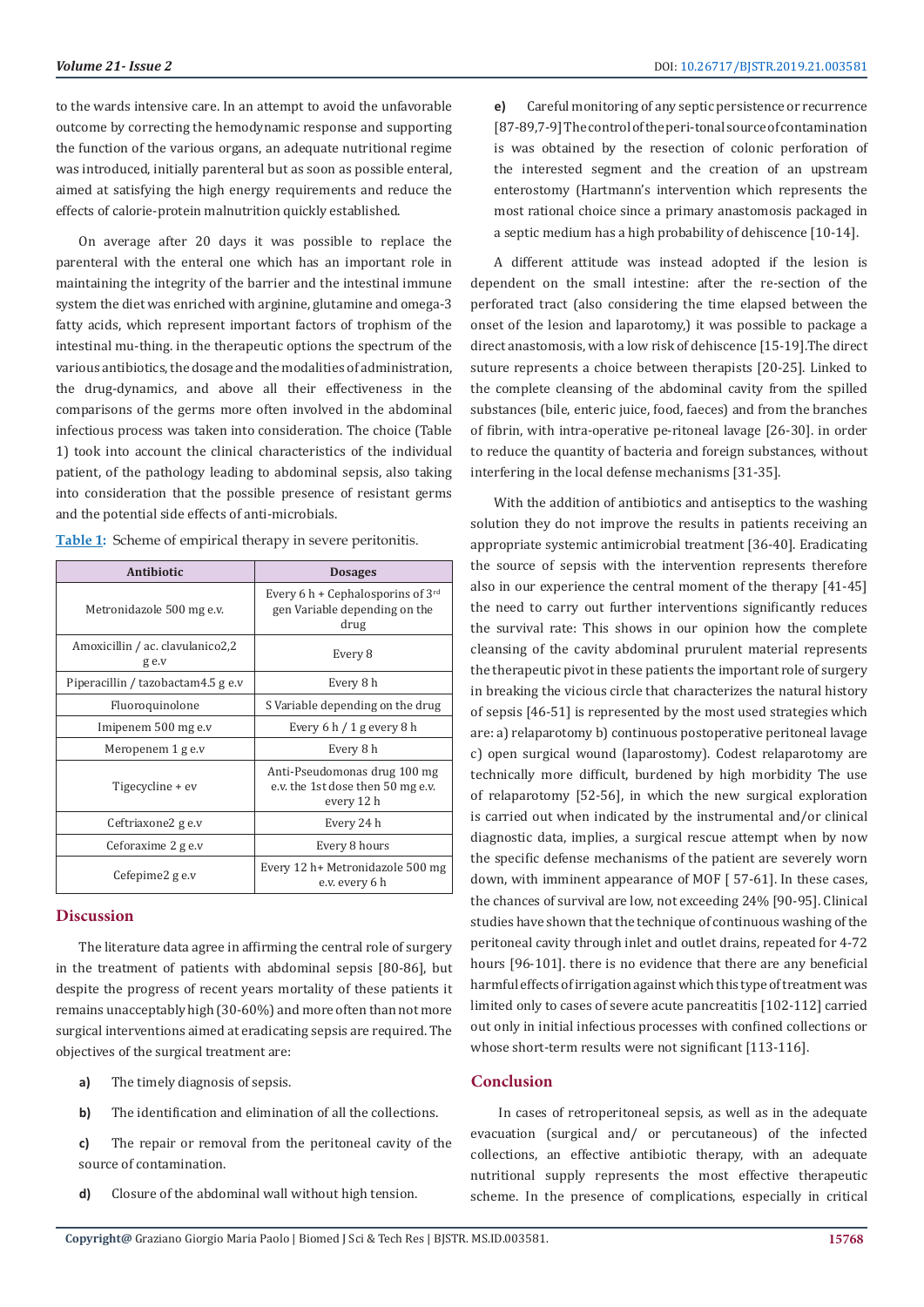patients with high score APACHE II. although we do not yet have safe guide parameters in defining the extent of infection in the timing and in the selection of patients who require more aggressive and early surgical treatment in order to control the source of infection. The most important success variables are the careful selection of patients and the availability of a medical (Intesiva therapy) and surgical team dedicated to this pathology, which due to its complexity and multi-factorial nature represents a very demanding challenge.

#### **Acknowledgement**

None.

#### **Conflict of Interest**

No conflict of interest.

#### **References**

- 1. [Hau T, Ohmann C, Wolmershauser H. Wacha H, Yang Q \(1995\) Planned](https://www.ncbi.nlm.nih.gov/pubmed/7487462)  [relaparotomy vs relaparotomy on demand in the treat-ment of](https://www.ncbi.nlm.nih.gov/pubmed/7487462)  [intraperitoneal infections. Arch Surg 130\(11\): 1193-1197.](https://www.ncbi.nlm.nih.gov/pubmed/7487462)
- 2. [Teichmann W, Wittmann DH, Andreone A \(1986\) Sche-duled](https://jamanetwork.com/journals/jamasurgery/fullarticle/591529)  [reoperations \(Etappenlavage\) for diffuse peritonitis. Arch Surg 121\(2\):](https://jamanetwork.com/journals/jamasurgery/fullarticle/591529)  [147-152.](https://jamanetwork.com/journals/jamasurgery/fullarticle/591529)
- 3. [Van Goor H, Hulsebos RO, Bleichrodt RP \(1997\) Compli-cations of](https://www.ncbi.nlm.nih.gov/pubmed/9116113)  [planned relaparotomy in patients with severe general peritonitis. Eur](https://www.ncbi.nlm.nih.gov/pubmed/9116113)  [J Surg 163\(1\): 61-66.](https://www.ncbi.nlm.nih.gov/pubmed/9116113)
- 4. Reith HB (1997) Peritonitis therapy today: surgical management and adjuvant medical therapies. Langenbecks Arch Chir 382 (Suppl.1): S14-S17.
- 5. Wittmann DH, Walker AP, Condon RE (1993) Peritonitis, intraabdominal infection, and intra-abdominal abscess. In: Schwartz SL, Shires GT, Spencer FC (Eds.), Principles of Surgery,  $6<sup>th</sup>$  (edn.). Mc Graw Hill, New York, USA. pp: 1449-1484.
- 6. Rotstein OD, Simmons RL (1994) Peritonitis and intraabdominal abscess. In: Barie PS Shires GT (Eds.), Surgical In-tensive Care, Little Brown & Co, Boston, USA.
- 7. [Schein M, Assalia A, Bachus H \(1994\) Minimal antibiotic therapy after](https://www.ncbi.nlm.nih.gov/pubmed/7922094)  [emergency abdominal surgery: a prospective study. Br JSurg 81\(7\): 989-](https://www.ncbi.nlm.nih.gov/pubmed/7922094) [991.](https://www.ncbi.nlm.nih.gov/pubmed/7922094)
- 8. Wilson SE (1997) Meropenem in the treatment of intra-abdominal infection: review of the clinical trials. Adv Ther 14: 110-115.
- 9. [Krepel CJ, Gohr CM, Edmiston CE, Condon RE \(1995\) Surgical sepsis:](https://www.surgjournal.com/article/S0039-6060(05)80249-1/fulltext)  [constancy of antibiotic susceptibility ofcausative organisms. Surgery](https://www.surgjournal.com/article/S0039-6060(05)80249-1/fulltext)  [117\(5\): 505-509.](https://www.surgjournal.com/article/S0039-6060(05)80249-1/fulltext)
- 10. Schein M, Wittmann DH, Lorenz W (1996) Forum statement: A plea for selective and controlled post-operative antibiotic administration. Eur J Surg 576 (suppl): 66-69.
- 11. Schein M (1992) Management of severe intra-abdominal infection. Surg Annu 201: 47-68.
- 12. [Anderson ID, Fearon KCH, Grant IS \(1996\) Laparotomy for abdominal](https://www.ncbi.nlm.nih.gov/pubmed/8665253)  [sepsis in the critically ill. Br. J. Surg 83\(4\): 535-539.](https://www.ncbi.nlm.nih.gov/pubmed/8665253)
- 13. [Van Gore H \(1997\) Surgical treatment of severe intraabdominal](https://www.ncbi.nlm.nih.gov/pubmed/9261585)  [infection. Hepato-Gastroenterology 44\(16\): 975-981.](https://www.ncbi.nlm.nih.gov/pubmed/9261585)
- 14. Farthmann EH, Schö[ffel U \(1990\) Principles and limitation of operative](https://www.ncbi.nlm.nih.gov/pubmed/2183484)  [management of intraabdominal infections. World J Surg 14\(2\): 210-217.](https://www.ncbi.nlm.nih.gov/pubmed/2183484)
- 15. [Polk HC, Fry DE \(1980\) Radical peritoneal debridement for established](https://www.ncbi.nlm.nih.gov/pmc/articles/PMC1344915/)  [peritonitis: the result of a prospec-tive randomized clinical trial. Ann](https://www.ncbi.nlm.nih.gov/pmc/articles/PMC1344915/)  [Surg 192\(3\): 350-355.](https://www.ncbi.nlm.nih.gov/pmc/articles/PMC1344915/)
- 16. [Schein M, Saadia R, Decker GG \(1988\) Intraoperative peritoneal lavage.](http://europepmc.org/abstract/med/3276017) [Surg Gynecol Obstet 166\(2\): 187-195.](http://europepmc.org/abstract/med/3276017)
- 17. Pollok AV (1993) Reviews on wound and peritoneal lava-ge: concepts, experiments and clinical trials for decision making. Theor Surg 8: 103- 110.
- 18. [Ferraris VA \(1984\) Exploratory laparotomy for potential abdominal](https://www.ncbi.nlm.nih.gov/pubmed/6615193) [sepsis in patients with multiple organ failure. Arch Surg 118\(10\): 1130-](https://www.ncbi.nlm.nih.gov/pubmed/6615193) [1133.](https://www.ncbi.nlm.nih.gov/pubmed/6615193)
- 19. [Hinsdale JF, Jaffe BM \(1984\) Re-operation for intraabdominal sepsis.](https://www.ncbi.nlm.nih.gov/pmc/articles/PMC1353254/) [Indications and results in modern criti-cal setting. Ann Surg 199\(1\): 31-](https://www.ncbi.nlm.nih.gov/pmc/articles/PMC1353254/) [36.](https://www.ncbi.nlm.nih.gov/pmc/articles/PMC1353254/)
- 20. [Norton LW \(1985\) Does drainage of intraabdominal pusreverse multiple](https://www.sciencedirect.com/science/article/pii/S0002961085801057) [organ failure? Am J Surg 149\(3\): 347-350.](https://www.sciencedirect.com/science/article/pii/S0002961085801057)
- 21. [Stephen M, Loewenthal J \(1985\) Continuing peritoneal lavage in high](https://europepmc.org/abstract/med/451869)[risk peritonitis. Surgery 85\(6\):603-606.](https://europepmc.org/abstract/med/451869)
- 22. Silenas R, O Keefe P, Gelbart S (1983) Mechanical effectiveness of closed peritoneal irrigation in peritonitis. Am J Surg 145: 371-373.
- 23. [OBrien PE, Tait N, Bushell M \(1987\) Management of dif-fuse peritonitis](https://onlinelibrary.wiley.com/doi/abs/10.1111/j.1445-2197.1987.tb01331.x) [by prolonged postoperative peritoneallavage. Aus NZJ Surg 57\(3\): 181-](https://onlinelibrary.wiley.com/doi/abs/10.1111/j.1445-2197.1987.tb01331.x) [184.](https://onlinelibrary.wiley.com/doi/abs/10.1111/j.1445-2197.1987.tb01331.x)
- 24. [Leiboff AR, Soroff HS \(1987\) The treatment of generali-zed peritonitis by](https://jamanetwork.com/journals/jamasurgery/fullarticle/592647) [closed postoperative peritoneal lava-ge. Arch. Surg 122\(9\): 1005-1010.](https://jamanetwork.com/journals/jamasurgery/fullarticle/592647)
- 25. [Buanas TA, Amndersen GP, Jacobsen U, Nygaard K \(1991\) Perforated](https://www.ncbi.nlm.nih.gov/pubmed/1677283) [appendicitis with generalized peritonitis. Prospective, randomized](https://www.ncbi.nlm.nih.gov/pubmed/1677283) [evaluation of postoperative peritoneal lavage. Acta Chir 157\(4\): 277-](https://www.ncbi.nlm.nih.gov/pubmed/1677283) [279.](https://www.ncbi.nlm.nih.gov/pubmed/1677283)
- 26. [Andrea Cavallaro, Giorgio Maria Paolo Graziano, Marco](https://www.peertechz.com/Surgery-Surgical-Research/JSSR-1-112.php) [Cavallaro,Antonino Graziano \(2015\) The Stent Evolution in Colo – Rectal](https://www.peertechz.com/Surgery-Surgical-Research/JSSR-1-112.php) [Emergencies. Peertechz Journal of Surgery and Surgical Research 1\(3\):](https://www.peertechz.com/Surgery-Surgical-Research/JSSR-1-112.php) [045-048.](https://www.peertechz.com/Surgery-Surgical-Research/JSSR-1-112.php)
- 27. [Andrea Cavallaro, Giorgio Maria Paolo Graziano, Marco](https://www.peertechz.com/Surgery-Surgical-Research/JSSR-1-114.php) Graziano(2015)The [Personal Comments and Operational Remarks. J Surg Surgical Res 1\(3\):](https://www.peertechz.com/Surgery-Surgical-Research/JSSR-1-114.php) [053-058.](https://www.peertechz.com/Surgery-Surgical-Research/JSSR-1-114.php)
- 28. Imhof M (1991) Errors in lavage therapy in diffuse peritonitis. Zentralbl. Chir 166: 187-195.
- 29. [Schein M, Cecelter G, Freinkel W, Gerding H \(1990\) Peritoneal lavage in](https://www.ncbi.nlm.nih.gov/pubmed/2400306) [abdominal sepsis: a controlled clinicalstudy. Arch Surg 125\(9\): 1132-](https://www.ncbi.nlm.nih.gov/pubmed/2400306) [1135.](https://www.ncbi.nlm.nih.gov/pubmed/2400306)
- 30. [Edminston CE, Goheen MP, Kornhall S, Jones FE, Condon RE \(1990\) Fecal](https://www.ncbi.nlm.nih.gov/pubmed/2327095) [peritonitis: microbial adherence to serosal me-sothelium and resistence](https://www.ncbi.nlm.nih.gov/pubmed/2327095) [to peritoneal lavage. World J Surg 14\(2\): 176-183.](https://www.ncbi.nlm.nih.gov/pubmed/2327095)
- 31. [Giorgio Maria Paolo Graziano,Marco Cavallaro,Antonino Graziano](https://www.peertechz.com/Surgery-Surgical-Research/JSSR-2-121.php) [\(2016\) The Familiary Adenomatous Polyposis. A Difficult Problem,](https://www.peertechz.com/Surgery-Surgical-Research/JSSR-2-121.php) [Between Prevention and Treatment. Peertechz Journal of Surgery and](https://www.peertechz.com/Surgery-Surgical-Research/JSSR-2-121.php) [Surgical Research 2\(1\): 005 -009.](https://www.peertechz.com/Surgery-Surgical-Research/JSSR-2-121.php)
- 32. [Giorgio Maria Paolo Graziano,Marco Cavallaro, Antonino Graziano](https://pdfs.semanticscholar.org/5aca/cfe903eb8bf89ea520e0ec0597310b6efab9.pdf) [\(2016\) Clinical And Molecular Anatomy of GastroIntestinal Stromal](https://pdfs.semanticscholar.org/5aca/cfe903eb8bf89ea520e0ec0597310b6efab9.pdf) [Tumor. International Journal of New Technology and Research 2\(4\):](https://pdfs.semanticscholar.org/5aca/cfe903eb8bf89ea520e0ec0597310b6efab9.pdf) [110-114.](https://pdfs.semanticscholar.org/5aca/cfe903eb8bf89ea520e0ec0597310b6efab9.pdf)
- 33. [Pederzoli P, Bassi C, Vesentini S, Girelli R, Cavallini G, et al. \(1990\)](https://www.ncbi.nlm.nih.gov/pubmed/2305344) [Retroperitoneal and peritoneal drainage and lavage in the treatmentof](https://www.ncbi.nlm.nih.gov/pubmed/2305344) [severe necrotizing pancreatitis. Surg Gynecol Obstet 170\(3\): 197-203.](https://www.ncbi.nlm.nih.gov/pubmed/2305344)
- 34. [DEgidio A, Schein M \(1991\) Surgical strategies in the pancreatic necrosis](https://www.ncbi.nlm.nih.gov/pubmed/2015459) [and infection. Br J Surg 78\(2\): 133-137.](https://www.ncbi.nlm.nih.gov/pubmed/2015459)
- 35. Pederzoli P, Bassi C, Falconi M (1996) La necrosec-tomia ed il drenaggio a perfusione continua nella necro-si acuta pancreatica grave. Arch Atti SIC 3: 186-193.
- 36. [Farkas G, Marton J, Mandi Y, Szederkenyi E \(1996\) Surgical strategy and](https://www.bjs.co.uk/article/surgical-strategy-and-management-of-infected-pancreatic-necrosis/) [management of infected pancreatic necrosis. Br J Surg 83: 930-933.](https://www.bjs.co.uk/article/surgical-strategy-and-management-of-infected-pancreatic-necrosis/)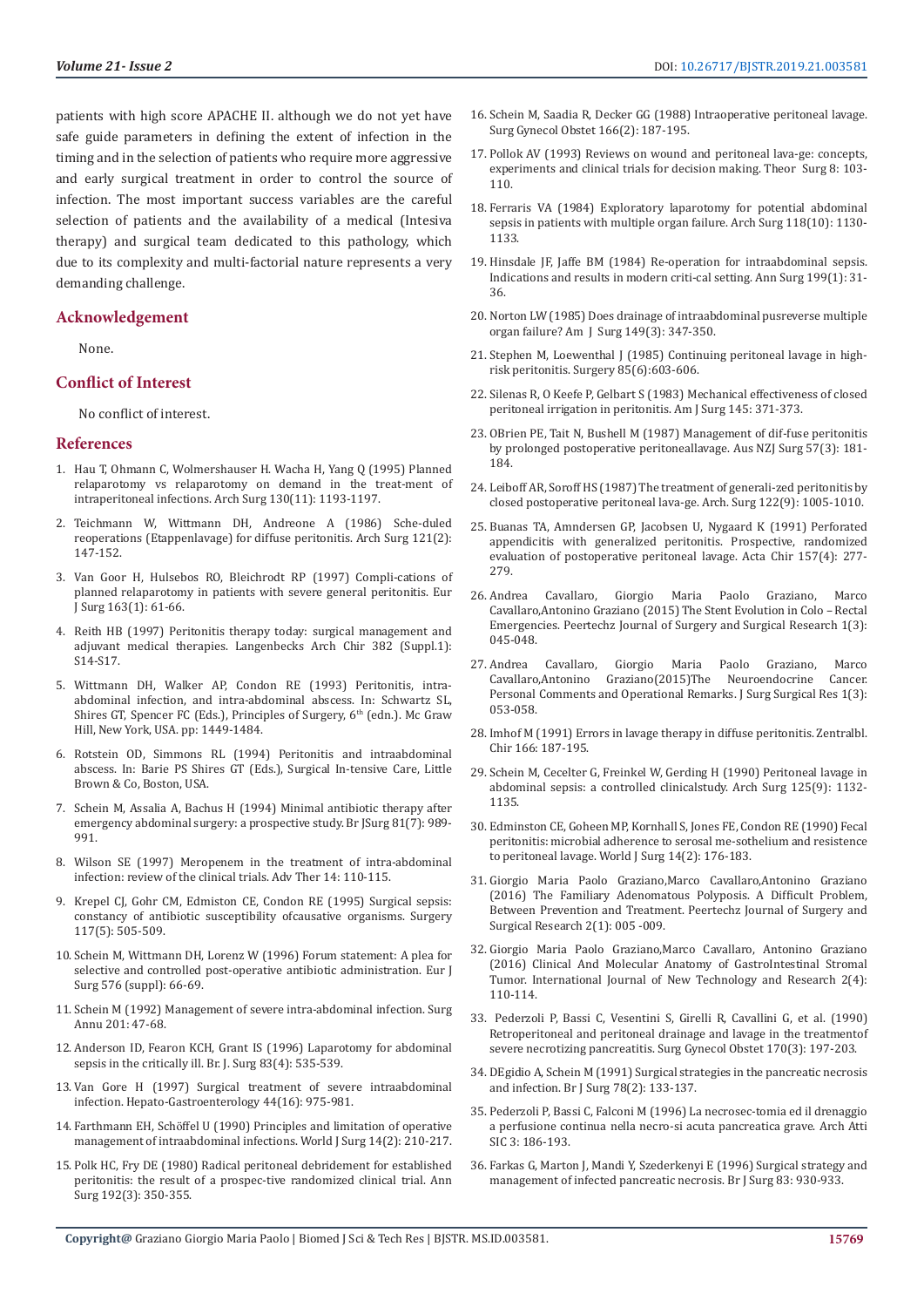- 37. Champault G, Magnier M, Psalmon F, Patel JC (1979) Di-scussion en cours: la non-fermeture parietale dans la chi-rurgie iterative des peritonites. Chirurgie 105: 866-869.
- 38. Hay JM, Duchatelle P, Elman A (1979) Les ventreslaisses ouverts. Chirurgie 105: 508-510.
- 39. Hollender LF, Bur F, Schwenck D, Pigache P (1983) Das"Offengeniassene abdomen" Technik, indication und resultate. Chirurgie 54: 316-119.
- 40. Giorgio Maria Paolo Graziano, Marco Cavallaro, Antonino Graziano (2016) Treatment Therapies in Renal Cell Carcinoma in elderly: A Descriptive Analysis.International Multispecialty Journal of Health (IMJH): 2(5).
- 41. [Giorgio Maria Paolo Graziano,Marco Cavallaro,Antonino Graziano](https://www.wjrr.org/download_data/WJRR0206004.pdf)  [\(2016\) Which Therapeutic Treatment in Gastric Lymphoma, World](https://www.wjrr.org/download_data/WJRR0206004.pdf)  [Journal of Research and Review 2\(6\): 06- 09.](https://www.wjrr.org/download_data/WJRR0206004.pdf)
- 42. [Giorgio Maria Paolo Graziano, Marco Cavallaro, Antonino Graziano](https://pdfs.semanticscholar.org/6396/5e7611c48e5f433af26e4c9883644d5a93a2.pdf)  [\(2016\) On Traumatic Lesions of The Pancreas. World Journal of Research](https://pdfs.semanticscholar.org/6396/5e7611c48e5f433af26e4c9883644d5a93a2.pdf)  [and Review 2\(6\): 24-28.](https://pdfs.semanticscholar.org/6396/5e7611c48e5f433af26e4c9883644d5a93a2.pdf)
- 43. [Giorgio Maria Paolo Graziano, Marco Cavallaro, Antonino Graziano](https://www.ijntr.org/download_data/IJNTR02050054.pdf)  [\(2016\) Renal Ureteroscopy Treatment of Kidney and Bladder Stones.](https://www.ijntr.org/download_data/IJNTR02050054.pdf)  [International Journal of New Technology and Research 2\(5\):135-138.](https://www.ijntr.org/download_data/IJNTR02050054.pdf)
- 44. Giorgio Maria Paolo Graziano, Marco Cavallaro, Antonino Graziano (2016) Vascular Thoracic Fibrous Adipose Tissue (new disease). J Pharm Biomed 06 (07): 419-424.
- 45. [Giorgio Maria Paolo Graziano, Marco Cavallaro, Antonino Graziano](https://www.ijntr.org/download_data/IJNTR02060019.pdf)  [\(2016\) Which Treatment for Abdominal Trauma in Pediatric Age](https://www.ijntr.org/download_data/IJNTR02060019.pdf)  [International Journal of New Technology and Research \(IJNTR\) 2\(6\):](https://www.ijntr.org/download_data/IJNTR02060019.pdf)  [24-28](https://www.ijntr.org/download_data/IJNTR02060019.pdf)
- 46. [Giorgio Maria Paolo Graziano,Marco Cavallaro, Antonino Graziano](https://www.ijntr.org/download_data/IJNTR02050033.pdf)  [\(2016\) Early Epithelial Ovarian Carcinoma Treatment International](https://www.ijntr.org/download_data/IJNTR02050033.pdf)  [Journal of New Technology and Research \(IJNTR\) 2\(5\): 69-74.](https://www.ijntr.org/download_data/IJNTR02050033.pdf)
- 47. [Giorgio Maria Paolo Graziano, Marco Cavallaro, Antonino Graziano](https://pdfs.semanticscholar.org/5aca/cfe903eb8bf89ea520e0ec0597310b6efab9.pdf)  [\(2016\) Clinical and Molecular Anatomy of Gastrointestinal Stromal](https://pdfs.semanticscholar.org/5aca/cfe903eb8bf89ea520e0ec0597310b6efab9.pdf)  [Tumors \(GIST\) International Journal of New Technology and Research](https://pdfs.semanticscholar.org/5aca/cfe903eb8bf89ea520e0ec0597310b6efab9.pdf)  [\(IJNTR\) 2\(4\)110-114.](https://pdfs.semanticscholar.org/5aca/cfe903eb8bf89ea520e0ec0597310b6efab9.pdf)
- 48. Giorgio Maria Paolo Graziano, Marco Cavallaro, Antonino Graziano (2016) Which treatment in cystic tumors of the pancreas: conservative or resection. International Journal of Current Advanced Research 5(8): 1190-1198.
- 49. [Giorgio Maria Paul Graziano \(2016\) Diagnostic and therapeutic in the](http://www.recentscientific.com/sites/default/files/6025.pdf)  [intestinal duplication.International Journal of Recent Scientific Research](http://www.recentscientific.com/sites/default/files/6025.pdf)  [7\(8\): 13000-13003.](http://www.recentscientific.com/sites/default/files/6025.pdf)
- 50. [Richards WO, Scovill W, Shin B, Reed W \(1983\) Acute renal failure](https://www.ncbi.nlm.nih.gov/pmc/articles/PMC1353107/)  [associated with increased intra-abdominal pres-sure. Ann. Surg 197\(2\):](https://www.ncbi.nlm.nih.gov/pmc/articles/PMC1353107/)  [183-187](https://www.ncbi.nlm.nih.gov/pmc/articles/PMC1353107/).
- 51. [Duff JH, Moffat J \(1981\) Abdominal management by leaving abdomen](https://www.ncbi.nlm.nih.gov/pubmed/6456563)  [open. Surgery 90\(4\): 774-776.](https://www.ncbi.nlm.nih.gov/pubmed/6456563)
- 52. [Maetani S, Tobe T \(1981\) Open peritoneal drainage as effective treatment](https://europepmc.org/abstract/med/7302834)  [of advanced peritonitis. Surgery 90\(5\): 804-809.](https://europepmc.org/abstract/med/7302834)
- 53. [Giorgio Maria Paolo Graziano, Marco Cavallaro, Antonino Graziano](http://journalijcar.org/sites/default/files/issue-files/8790-A-2019.pdf)  [\(2019\) Analysis of Early Relaparotomy After Gastrointestinal Surgery',](http://journalijcar.org/sites/default/files/issue-files/8790-A-2019.pdf)  [International Journal of Current Advanced Research 08\(02\): 17562-](http://journalijcar.org/sites/default/files/issue-files/8790-A-2019.pdf) [17566.](http://journalijcar.org/sites/default/files/issue-files/8790-A-2019.pdf)
- 54. [Giorgio Maria Paolo Graziano, Marco Cavallaro, Antonino Graziano](https://journalijcar.org/issues/perforated-duodenal-events-post-cpre-vbp-stent-which-procedure)  [\(2019\) perforated duodenal events post CPRE with VBPstent which](https://journalijcar.org/issues/perforated-duodenal-events-post-cpre-vbp-stent-which-procedure)  [procedure. International Journal of Current Advanced Research 8\(3\):](https://journalijcar.org/issues/perforated-duodenal-events-post-cpre-vbp-stent-which-procedure)  [17962-17968.](https://journalijcar.org/issues/perforated-duodenal-events-post-cpre-vbp-stent-which-procedure)
- 55. [Giorgio Maria Paolo Graziano, Marco Cavallaro, Antonino Graziano](https://www.recentscientific.com/management-bile-duct-after-iatrogenic-iniury)  [\(2019\) Management of the Bile Duct after Iatrogenic Iniury. Int J Recent](https://www.recentscientific.com/management-bile-duct-after-iatrogenic-iniury)  [Sci Res 10\(06\): 32826-32830.](https://www.recentscientific.com/management-bile-duct-after-iatrogenic-iniury)
- 56. [Wouters DB, Krom RAF, Sloof MJH, Kootstra G Kuijjer J \(1983\) The use of](https://europepmc.org/abstract/med/6845125)  [Marlex mesh in patients with generalized peritonitis and multiple organ](https://europepmc.org/abstract/med/6845125)  [system failure. Surg Gynecol Obstet 156\(5\): 609-617.](https://europepmc.org/abstract/med/6845125)
- 57. [Hedderich GS, Wexler MJ, McLean APH, Meakins JL \(1986\) The septic](https://www.ncbi.nlm.nih.gov/pubmed/3952665) [abdomen: open management with Marlex mesh with a zipper. Surgery](https://www.ncbi.nlm.nih.gov/pubmed/3952665) [99\(4\): 399-407.](https://www.ncbi.nlm.nih.gov/pubmed/3952665)
- 58. [Walsh GL, Chiasson P, Hedderich G, Wexler MJ,Meakins JL \(1988\) The](https://www.ncbi.nlm.nih.gov/pubmed/3277306) [open abdomen. Surg Clin North Am 68\(1\): 25-40](https://www.ncbi.nlm.nih.gov/pubmed/3277306)
- 59. [Giorgio Maria Paolo Graziano, Marco Cavallaro, Antonino Graziano](https://www.academia.edu/32359364/CONGENITAL_ANOMALIES_OF_THE_KIDNEY_AND_URINARY_TRACT_NEOPLASMS_AND_IN_THE_ELDERLY) [\(2017\) Congenital Anomalies of The Kidney and Urinary Tract](https://www.academia.edu/32359364/CONGENITAL_ANOMALIES_OF_THE_KIDNEY_AND_URINARY_TRACT_NEOPLASMS_AND_IN_THE_ELDERLY) [Neoplasms and in the Elderly. Int J Adv Res 5\(3\): 265](https://www.academia.edu/32359364/CONGENITAL_ANOMALIES_OF_THE_KIDNEY_AND_URINARY_TRACT_NEOPLASMS_AND_IN_THE_ELDERLY)
- 60. [Graziano Giorgio Maria Paul and Anthony Di Cataldo \(2017\)](https://pdfs.semanticscholar.org/2905/02ed5ad4ca49c1225355cb9980952d320229.pdf) [Complications in Laparoscopic Cholecystectomy International Journal](https://pdfs.semanticscholar.org/2905/02ed5ad4ca49c1225355cb9980952d320229.pdf) [of Current Advanced Research 6\(05\): 3855-3859.](https://pdfs.semanticscholar.org/2905/02ed5ad4ca49c1225355cb9980952d320229.pdf)
- 61. [Graziano Giorgio Maria Paul and Anthony Di Cataldo \(2017\) Lithiasis](https://www.recentscientific.com/lithiasis-urinary-diversions-or-post-prostatectomy) [In Urinary Diversions or Post Prostatectomy. International Journal of](https://www.recentscientific.com/lithiasis-urinary-diversions-or-post-prostatectomy) [Recent Scientific Research 8: 16357-16363.](https://www.recentscientific.com/lithiasis-urinary-diversions-or-post-prostatectomy)
- 62. [Wittmann DH, Schein M, Condon RE \(1996\) Management of secondary](https://www.ncbi.nlm.nih.gov/pmc/articles/PMC1235241/) [peritonitis. Ann Surg 224\(1\): 10-18.](https://www.ncbi.nlm.nih.gov/pmc/articles/PMC1235241/)
- 63. [Elebute EA, Stoner HB \(1983\) The grading of sepsis. Br J Surg 70\(1\):](https://www.ncbi.nlm.nih.gov/pubmed/6824878) [29-31.](https://www.ncbi.nlm.nih.gov/pubmed/6824878)
- 64. [Dominioni L, Dionigi R, Zanello M, Monico R, Cremaschi R, et al. \(1987\)](https://www.ncbi.nlm.nih.gov/pubmed/3492985) [Sepsis score and acute-phase protein response as predictors of out](https://www.ncbi.nlm.nih.gov/pubmed/3492985)[come in septic surgical patients. Arch Surg 122\(2\): 141-146.](https://www.ncbi.nlm.nih.gov/pubmed/3492985)
- 65. [Bohnen J, Boulanger M, Meakins JL, Mc Lean AP \(1983\) Prognosis in](https://www.ncbi.nlm.nih.gov/pubmed/6824428) [generalized peritonitis: relation to cause andrisk factors. Arch Surg](https://www.ncbi.nlm.nih.gov/pubmed/6824428) [118\(3\): 285-290.](https://www.ncbi.nlm.nih.gov/pubmed/6824428)
- 66. Wacha H, Linder MM, Feldmarm U (1987) Mannheim peritonitis index prediction of risk from peritonitis: construction of statistical and validation andempirically based index. Theor Surg pp. 169-177.
- 67. [Billing A, Frohlich D, Schildberg W \(1994\) The Peri-tonitis Study Group.](https://www.ncbi.nlm.nih.gov/pubmed/8156338) [Prediction of outcome using the Mannheim peritonitis index in 2003](https://www.ncbi.nlm.nih.gov/pubmed/8156338) [patients. Br J Surg 81\(2\): 209-213.](https://www.ncbi.nlm.nih.gov/pubmed/8156338)
- 68. Meakins JL, Solomkin JS, Allo, [Patchen Dellinger E, Richard J Howard, et](https://jamanetwork.com/journals/jamasurgery/article-abstract/590755) [al. \(1984\) A pro-posed classification of intra-abdominal infections. Arch](https://jamanetwork.com/journals/jamasurgery/article-abstract/590755) [Surg 119\(12\): 1372-1378.](https://jamanetwork.com/journals/jamasurgery/article-abstract/590755)
- 69. [Dellinger EP, Wertz MJ,Jonathan L Meakins, Joseph S Solomkin, Richard](https://jamanetwork.com/journals/jamasurgery/article-abstract/590790) [J. Howard, et al. \(1985\) Surgi-cal infection stratification sistem for intra](https://jamanetwork.com/journals/jamasurgery/article-abstract/590790)[abdominal infection. Arch Surg 120\(1\): 21-29.](https://jamanetwork.com/journals/jamasurgery/article-abstract/590790)
- 70. [Knaus WA, Draper EA, Wagner DP, Zimmerman JE \(1985\) APACHE II: a](https://www.ncbi.nlm.nih.gov/pubmed/3928249) [severity of disease classificationsystem. Crit Care Med 13\(10\): 818-829.](https://www.ncbi.nlm.nih.gov/pubmed/3928249)
- 71. Nyströ[m PO, Bax R, Dellinger EP, Lorenzo Dominioni William A. Knaus,](https://link.springer.com/article/10.1007/BF01664867) [et al. \(1990\) Proposeddefinitions for diagnosis, severity scoring,](https://link.springer.com/article/10.1007/BF01664867) [stratifications. And outcome for trials on intra-abdominal infection.](https://link.springer.com/article/10.1007/BF01664867) [World J Surg 14\(2\): 148-158.](https://link.springer.com/article/10.1007/BF01664867)
- 72. Ohmann C, Wittmann DH, Wacha H (1993) Peritonitis Study Group: Prospective evaluation of prognostic scoring systems in peritonitis. Eur J Surg 159: 267-274.
- 73. [Schein M, Hirshberg A, Hashmonai M \(1992\) Current sur-gical](https://europepmc.org/abstract/med/1519164) [management of severe intraabdominal infection. Surgery 112\(3\): 489-](https://europepmc.org/abstract/med/1519164) [496.](https://europepmc.org/abstract/med/1519164)
- 74. [Ohmann C, Yang Q, Hau T \(1997\) Prognostic Mo-delling in peritonitis.](https://www.ncbi.nlm.nih.gov/pubmed/9116112) [Eur J Surg 163\(1\): 53-60.](https://www.ncbi.nlm.nih.gov/pubmed/9116112)
- 75. [Parrillo JE \(1993\) Pathogenic mechanisms of septic shock.New Engl J](https://www.ncbi.nlm.nih.gov/pubmed/8479467) [Med 328\(20\): 1471-1477.](https://www.ncbi.nlm.nih.gov/pubmed/8479467)
- 76. [Goris RJA, Te Boekhorst TPA, Nuytinck JKS, Gim-brere JSF \(1985\)](https://www.ncbi.nlm.nih.gov/pubmed/4038052) [Multiple organ failure: generalized autode-structive inflammation. Arch](https://www.ncbi.nlm.nih.gov/pubmed/4038052) [Surg 120\(10\): 1109-1115.](https://www.ncbi.nlm.nih.gov/pubmed/4038052)
- 77. [Cerra FB \(1990\) Multiple organ failure syndrome: patterns and effects](https://link.springer.com/chapter/10.1007/978-3-642-84125-5_2) [of current therapy. In Vincent J.L. ed. Update in Intensive Care and](https://link.springer.com/chapter/10.1007/978-3-642-84125-5_2) [Emergency Medicine. Berlin: Springer Verlag p. 22-31.](https://link.springer.com/chapter/10.1007/978-3-642-84125-5_2)
- 78. [Mc Lauchlan GJ, Anderson ID, Grant IS, Fearon KCH \(1995\) Outcome of](https://www.ncbi.nlm.nih.gov/pubmed/7613902) [patients with abdominal sepsis trea-ted in an intensive care unit. Br J](https://www.ncbi.nlm.nih.gov/pubmed/7613902) [Surg 82\(4\): 524-529.](https://www.ncbi.nlm.nih.gov/pubmed/7613902)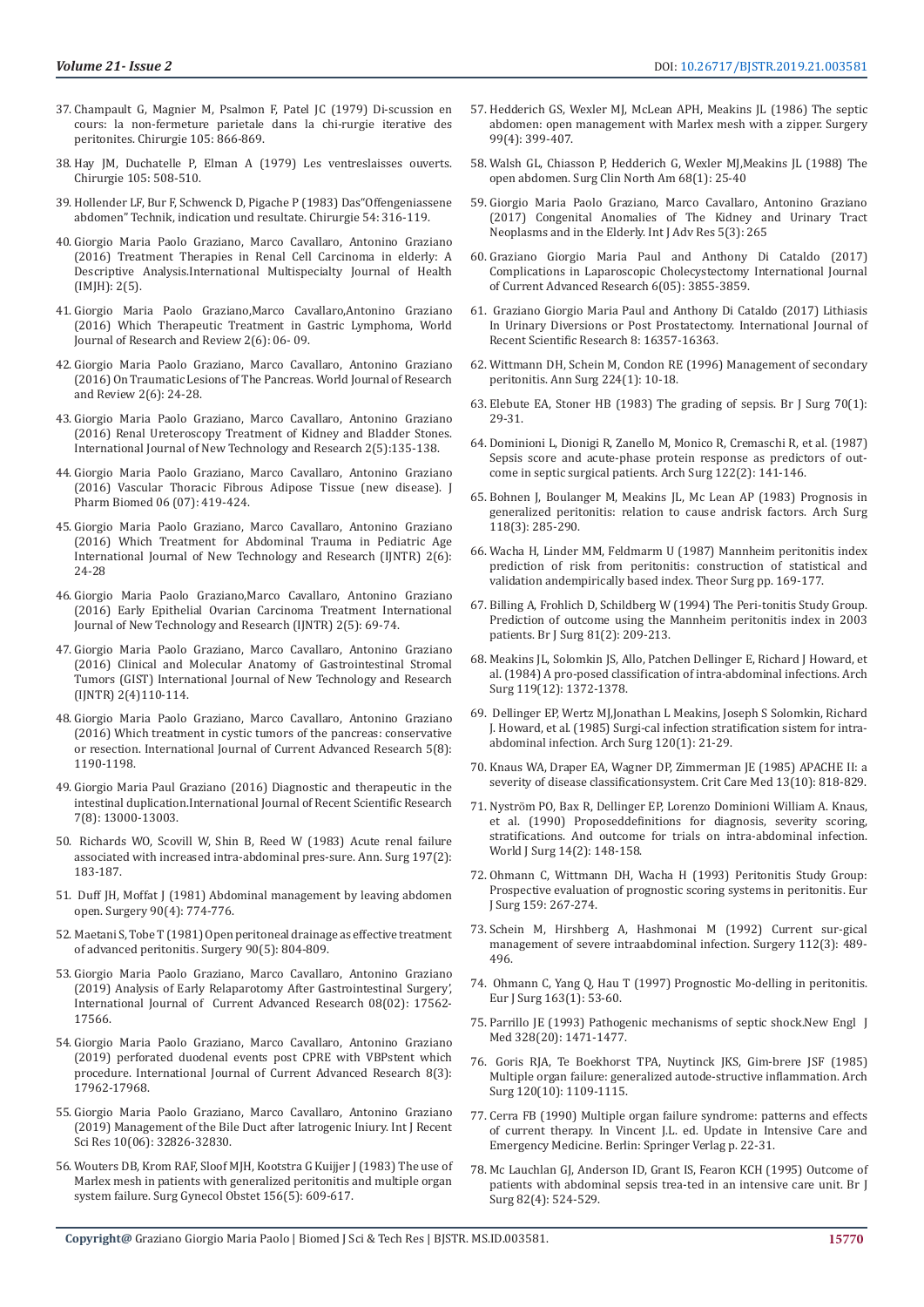- 79.(1995) SIMPE: Linee guida per l'impiego della nutrizioneparenterale ed enterale: Terapia intensiva. RIMPE 13 (S-2): 39-42.
- 80. [Heyland DK, Cook DJ, Guyatt GH \(1993\) Enteral nutrition in critically ill](https://link.springer.com/article/10.1007/BF01711083)  [patients: a critical review of evidence. Intensive Care Med 19\(8\): 435-](https://link.springer.com/article/10.1007/BF01711083) [442](https://link.springer.com/article/10.1007/BF01711083)
- 81. [Bower RH, Ceraa FB, Bershadsky B, Licari JJ, Hoyt DB, et al. \(1995\)](https://www.ncbi.nlm.nih.gov/pubmed/7874893)  [Early enteral administration of a formula \(Impact\) supplemented with](https://www.ncbi.nlm.nih.gov/pubmed/7874893)  [arginine, nucleotides, and fish oil in intensive care unit patients. Results](https://www.ncbi.nlm.nih.gov/pubmed/7874893)  [of a multicenter, prospective, randomized clinical trial. Crit Care Med](https://www.ncbi.nlm.nih.gov/pubmed/7874893)  [23\(3\): 436-439.](https://www.ncbi.nlm.nih.gov/pubmed/7874893)
- 82. [Mosdel DM, Morris DM, Voltura A, Pitcher DE, Twiest MW, et al. \(1991\)](https://www.ncbi.nlm.nih.gov/pubmed/1953104)  [Anti-biotic treatment for surgical peritonitis. Ann Surg 214\(5\): 543-549.](https://www.ncbi.nlm.nih.gov/pubmed/1953104)
- 83. Wittmann DH (1991) Intraabdominal infections: pathophysiology and treatment. M Dekker, Inc, New York, USA.
- 84. [Condon RE \(1996\) Microbiology of intraabdominal infec-tion and](https://www.ncbi.nlm.nih.gov/pubmed/8908461)  [contamination. Eur J Surg 576 \(suppl\): 9-12.](https://www.ncbi.nlm.nih.gov/pubmed/8908461)
- 85. [Bohnen JMA, Solomkin JS, Dellinger EP, Bjornson HS, Page CP \(1992\)](https://www.ncbi.nlm.nih.gov/pubmed/1734854)  [Guidelines for clinical care: anti-infective agents for intra-abdominal](https://www.ncbi.nlm.nih.gov/pubmed/1734854)  [infection: A Surgical Infection Society policy statement. Arch Surg](https://www.ncbi.nlm.nih.gov/pubmed/1734854)  [127\(1\): 83-89.](https://www.ncbi.nlm.nih.gov/pubmed/1734854)
- 86. Nathens AB, Rotstein OD (1996) Antimicrobial therapyfor intrabdominal infection. Am J Surg 172 (suppl 6A): 1-6.
- 87. [Wittmann DH, Bergstein JM, Frantzides CT \(1991\) Cal-culated enpiric](https://www.ncbi.nlm.nih.gov/pubmed/1791081)  [antimicrobial therapy for mixed surgicalinfections. Infection 19\(suppl](https://www.ncbi.nlm.nih.gov/pubmed/1791081)  [6\): 345-350.](https://www.ncbi.nlm.nih.gov/pubmed/1791081)
- 88. [Gorbach SL \(1993\) Intra-abdominal infections: state of the art clinical](https://www.ncbi.nlm.nih.gov/pubmed/8110953)  [article. Clin Infect Dis 17\(6\): 961-967.](https://www.ncbi.nlm.nih.gov/pubmed/8110953)
- 89. Schein M, Karban A, Assalia A, Eldar S (1994) Current attitudes concerning the duration of antibiotic therapy following operation for abdominal contamination and infection: results of an Israeli national survey. Theor Surg 9: 160-164.
- 90. [Graziano Giorgio Maria Paul, Anthony Di Cataldo \(2017\)\) Papillary](http://www.recentscientific.com/papillary-bladder-tumor)  [Bladder Tumor . International Journal of Recent Scientific Research 8:](http://www.recentscientific.com/papillary-bladder-tumor)  [18485-18490.](http://www.recentscientific.com/papillary-bladder-tumor)
- 91. Graziano Giorgio Maria Paul, Anthony Di Cataldo (2017). Role of Genetic Mutations in The Diagnosis of Gallbladder Neoplasms, International Journal of Recent Scientific Research 8: 20908-20913.
- 92. Penninckx FM, Kerremans RPJ, Lauwers PM (1990) Planned relapatomies in the surgical treatment of seve-re generalized peritonitis. Word J Surg 14: 218-226.
- 93. Garcia-Sobrido JL, Tellado JM, Christou NW (1988) Treatment of severe intra-abdominal sepsis and/or necrotic foci by an "open abdomen" approach. Arch Surg 123:155-156.
- 94. [Wittmann DH, Aprahamian C, Bergstein JM \(1990\) Etappenlavage](https://www.ncbi.nlm.nih.gov/pubmed/2183485)  [advanced diffuse peritonitis managed by planned multiple laparotomies](https://www.ncbi.nlm.nih.gov/pubmed/2183485)  [utilizing zippers. Slide fastener and velcro analogue for temporary](https://www.ncbi.nlm.nih.gov/pubmed/2183485)  [abdominal closure. World J Surg 14\(2\): 218-226.](https://www.ncbi.nlm.nih.gov/pubmed/2183485)
- 95. [Giorgio Maria Paolo Graziano, Antonio Di Cataldo, Antonino Graziano](http://recentscientific.com/sites/default/files/8385-A-2017.pdf)  [\(2017\) Single Accessed Gallbladder Surgery. International Journal of](http://recentscientific.com/sites/default/files/8385-A-2017.pdf)  [Recent Scientific Research 8\(8\): 19359-19362.](http://recentscientific.com/sites/default/files/8385-A-2017.pdf)
- 96. [Giorgio Maria Paolo Graziano., Antonio Di Cataldo and Antonino Graziano](http://recentscientific.com/use-bar-colorectal-surgery-elderly)  [\(2017\) The Use of Bar in Colorectal Surgery in the Elderly \(If 6.860\).](http://recentscientific.com/use-bar-colorectal-surgery-elderly)  [International Journal of Recent Scientific Research 8: 19950-19954.](http://recentscientific.com/use-bar-colorectal-surgery-elderly)
- 97. Giorgio Maria Paolo Graziano, Antonio Di Cataldo and Antonino Graziano (2017) The antibiotic is needed in clean surgery? (IF 7,383). International Journal of Recent Scientific Research 8: 22339-22342.
- 98. [Giorgio Maria Paolo Graziano, Antonio Di Cataldo, Antonino Graziano](http://recentscientific.com/which-treatment-tpo-primitive-occult-tumors)  [\(2018\) Which Treatment For tpo \(Primitive Occult Tumors\). Int J Recent](http://recentscientific.com/which-treatment-tpo-primitive-occult-tumors)  [Sci Res 9\(1\): 23436-23439](http://recentscientific.com/which-treatment-tpo-primitive-occult-tumors)
- 99. Giorgio Maria Paolo Graziano, Antonio Di Cataldo, Antonino Graziano (2018) Local recurrences after ultra-low resection of therectum (IF 7,383). International Journal of Recent Scientific Research pp. 24119- 24124.
- 100. Giorgio Maria Paolo Graziano, Antonio Di Cataldo, Antonino Graziano (2018) Staging criteria in the local treatment of neoplasms the rectum. International Journal of Recent Scientific Research 10(04).
- 101. Giorgio Maria Paolo Graziano, Antonio Di Cataldo, Antonino Graziano (2018) The radical anal trans excision in the initial neoplasm of the rectum. International Journal Recent Sci Res pp. 2413-24017
- 102. [Giorgio Maria Paolo Graziano, Antonio Di Cataldo, Antonino Graziano](http://www.journalcra.com/sites/default/files/issue-pdf/28878.pdf) [\(2018\) The "Tailored surgery", in the preservation of the anal sphincter](http://www.journalcra.com/sites/default/files/issue-pdf/28878.pdf) [in the tumor of the rectum. International Journal of Current Research](http://www.journalcra.com/sites/default/files/issue-pdf/28878.pdf) [10\(04\): 67675-67681.](http://www.journalcra.com/sites/default/files/issue-pdf/28878.pdf)
- 103. Giorgio Maria Paolo Graziano, Antonio Di Cataldo, Antonino Graziano (2018) Staging end preparation of the patient in rectal surgery. Int J Recent Sci Res 9(3): 24995-24999.
- 104. [Giorgio Maria Paolo Graziano, Antonio Di Cataldo, Antonino Graziano](http://www.recentscientific.com/surgical-strategy-rectal-resection) [\(2018\) the surgical strategy in therectal resection. Int J Recent Sci Res](http://www.recentscientific.com/surgical-strategy-rectal-resection) [9\(3\): 24875-24880.](http://www.recentscientific.com/surgical-strategy-rectal-resection)
- 105. Giorgio Maria Paolo Graziano, Antonio Di Cataldo, Antonino Graziano (2018) functional results for ulta low resection of the rectum. Int J Recent Sci Res 9(3): 24745-24749
- 106. Giorgio Maria Paolo Graziano, Antonio Di Cataldo, Antonino Graziano (2018) Pelvic linfectomy in rectal surgery. Int J Recent Sci Res 9(3d): 24745-24749
- 107. [Giorgio Maria Paolo Graziano, Antonio Di Cataldo, Antonino Graziano](https://www.recentscientific.com/current-prognostic-factors-colorectal-cancer) [\(2018\) Current Prognostic Factors in Colorectal Cancer. International](https://www.recentscientific.com/current-prognostic-factors-colorectal-cancer) [Journal of Recent Scientific Research 9: 25375-25380.](https://www.recentscientific.com/current-prognostic-factors-colorectal-cancer)
- 108. [Giorgio Maria Paolo Graziano, Antonio Di Cataldo, Antonino Graziano](http://recentscientific.com/manual-anastomosis-rectal-colon-today) [\(2018\) the manual anastomosis rectal colon today. International](http://recentscientific.com/manual-anastomosis-rectal-colon-today) [Journal of Recent Scientific Research 9: 25571-25575.](http://recentscientific.com/manual-anastomosis-rectal-colon-today)
- 109. [Giorgio Maria Paolo Graziano, Antonio Di Cataldo, Antonino Graziano](https://www.ijntr.org/download_data/IJNTR04060010.pdf) [\(2018\) Which laparoscopic treatment in pancreatic pathology.](https://www.ijntr.org/download_data/IJNTR04060010.pdf) [International Journal new technology and research 4\(6\): 62-67.](https://www.ijntr.org/download_data/IJNTR04060010.pdf)
- 110. [Giorgio Maria Paolo Graziano, Antonio Di Cataldo, Antonino Graziano](https://www.ijntr.org/download_data/IJNTR04060009.pdf) [\(2018\) The evaluation of pulmonary solid nodulesfor resection](https://www.ijntr.org/download_data/IJNTR04060009.pdf) [surgeryInternational Journal new technology and research 4\(6\): 58-](https://www.ijntr.org/download_data/IJNTR04060009.pdf) [61](https://www.ijntr.org/download_data/IJNTR04060009.pdf)
- 111. [Schein M, Wittmann DH, Aprahamian C, Condon RE \(1995\) Abdominal](https://www.ncbi.nlm.nih.gov/pubmed/7773495) [compartment syndrome: the physiological and clinical consequences](https://www.ncbi.nlm.nih.gov/pubmed/7773495) [of elevated intra-abdo-minal pressure. J Am Coll Surg 180\(6\): 745-753.](https://www.ncbi.nlm.nih.gov/pubmed/7773495)
- 112. [Christou NV, Barie PS, Dellinger EP, Waymack JP, Stone HH \(1993\)](https://www.ncbi.nlm.nih.gov/pubmed/8431120) [Surgical Infection Society intra-abdominal infection study:prospective](https://www.ncbi.nlm.nih.gov/pubmed/8431120) [evaluation of management techniques and outcome. Arch Surg 128\(2\):](https://www.ncbi.nlm.nih.gov/pubmed/8431120) [193-199.](https://www.ncbi.nlm.nih.gov/pubmed/8431120)
- 113. [Schein M \(1991\) Planned reoperations and open management in](https://link.springer.com/article/10.1007/BF01675658) [critical intra-abdominal infections: prospective experience in 52 cases.](https://link.springer.com/article/10.1007/BF01675658) [World J Surg 15\(4\): 537-545.](https://link.springer.com/article/10.1007/BF01675658)
- 114. [Wittmann DH, Bansal N, Bergstein JM,](https://www.researchgate.net/publication/276278880_Staged_abdominal_repair_compares_favorably_to_conventional_operative_therapy_for_intra-abdominal_infections_when_adjusting_for_prognostic_factors_with_a_logistic_model) JR Wallace, Wittmann MM, et al. [\(1994\) Staged abdominal repair compares favorably with conventional](https://www.researchgate.net/publication/276278880_Staged_abdominal_repair_compares_favorably_to_conventional_operative_therapy_for_intra-abdominal_infections_when_adjusting_for_prognostic_factors_with_a_logistic_model) [operative therapy for intra-abdominal infectionswhen adjusting for](https://www.researchgate.net/publication/276278880_Staged_abdominal_repair_compares_favorably_to_conventional_operative_therapy_for_intra-abdominal_infections_when_adjusting_for_prognostic_factors_with_a_logistic_model) [prognostic factors with a logistic model. Theor Surg 9: 201-207.](https://www.researchgate.net/publication/276278880_Staged_abdominal_repair_compares_favorably_to_conventional_operative_therapy_for_intra-abdominal_infections_when_adjusting_for_prognostic_factors_with_a_logistic_model)
- 115. Andrus C, Doering M, Herrmann VM, Kaminski DL (1986) Planned reoperation for generalized intrabdominal infection. Am J Surg 152: 682-686.
- 116. Neijenhuis P, Muckart D (1995) Planned relaparotomy: afutile procedure? Curr Opin Surg Infect 3: S28.